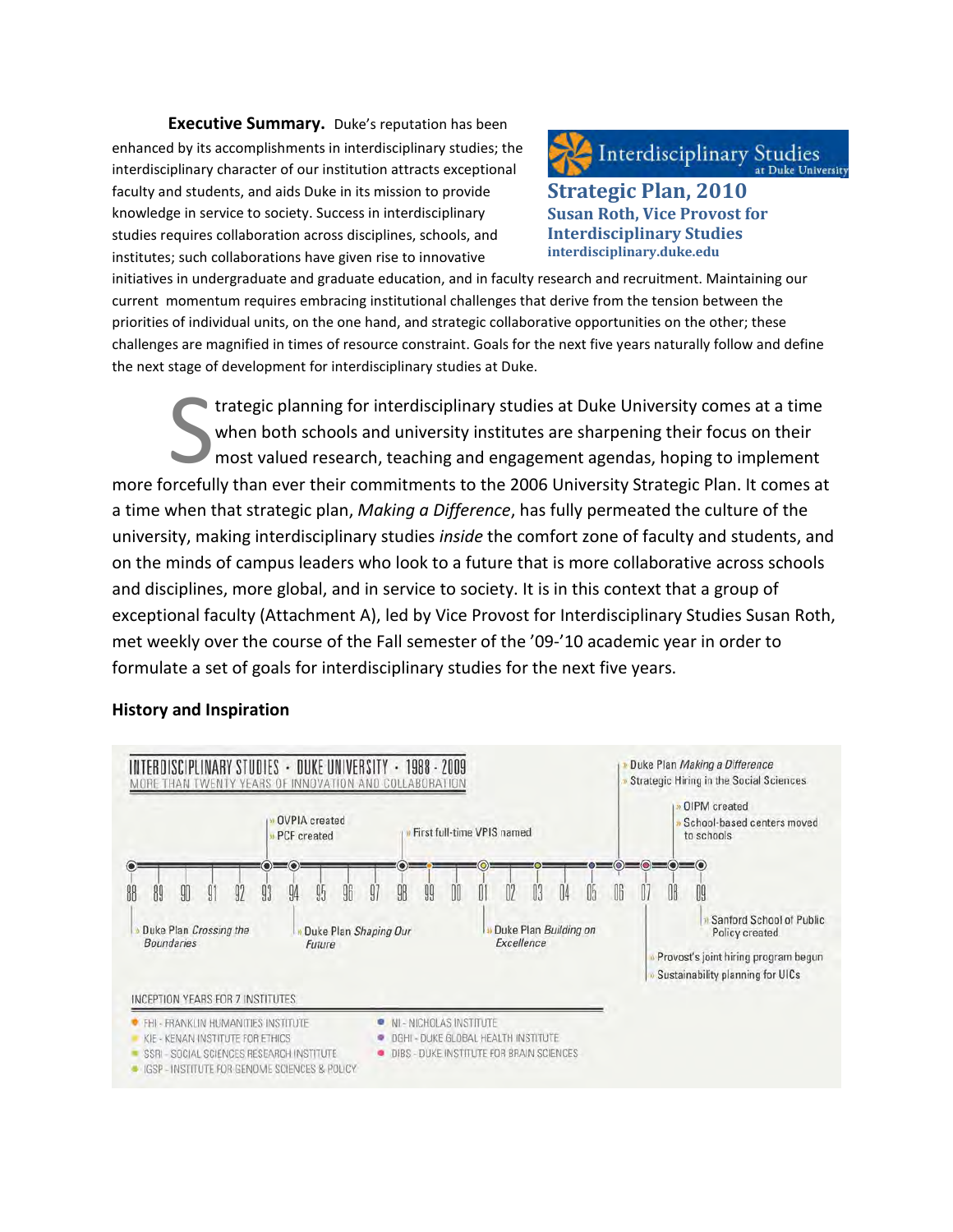#### 2 | Interdisciplinary Studies

Above is a snapshot to trace Duke's vision for interdisciplinary studies through three strategic plans, marking highlights in the implementation of that vision. Crossing the Boundaries set the stage for the commitment to a culture of intellectual innovation and collaboration, and in each of the subsequent strategic plans, we see the vision materialize at a new level of maturity, more and more firmly embedded in the very fiber of the institution. Making a Difference followed from a planning process that actively engaged the academic community. The process resulted in the building of an infrastructure for interdisciplinary scholarship, teaching, and practice that brought Duke's commitment to a new level. (To view narratives that elaborate the timeline, see www.interdisciplinary.duke.edu/resources/documents.)

Duke has already achieved national recognition for its accomplishments in interdisciplinary studies. The tripartite mission of scholarship, education, and policy/practice which the group of signature institutes represent, the infrastructure and budgetary model to sustain and provide systematic oversight to the institutes, their ability to partner with the schools on joint hires, and the collaborations across the humanities, social and natural sciences are all distinctive. And ongoing efforts on the ground to increase innovation in both undergraduate and graduate interdisciplinary education, and build on the already considerable collaborative work of faculty, promise even greater recognition for Duke. As we move forward, it is useful to be mindful of several lessons learned: First, the focus by the Provost's Office on a set of strategic institutes—on their management, their sustainability, their interaction with the schools, and their collective profile—greatly enhanced the normative status and value placed by the university community on interdisciplinary scholarship and education. Second, the transition to a School of Public Policy (formally approved in 2009) greatly enhanced the efforts to put interdisciplinary knowledge at the service of society. Finally, a true commitment to interdisciplinary studies changes how the University does business. Continuous innovation is required to incorporate interdisciplinary work into university administrative structures, practices, and culture in order to sustain its influence on the work of the university.



**DUKE TOUTS INTERDISCIPLINARY STUDIES AS A KEY THEME ON ITS HOME PAGE, http://spotlights.duke.edu/inquiry**

January 2010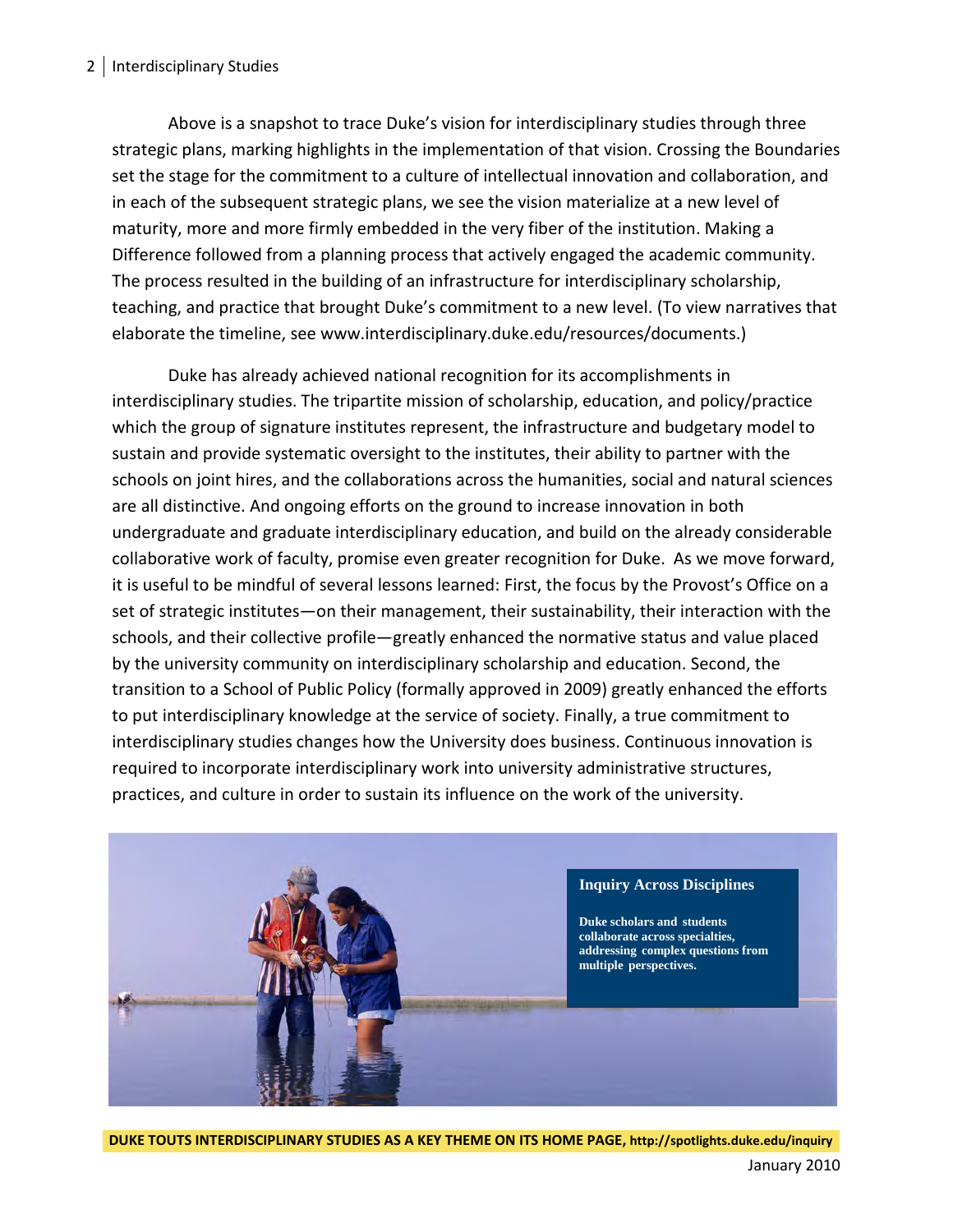*from* Dean L. Gregory Jones' Opening Convocation address to Duke's graduate and professional schools, August 19, 2009:

*"…I mentioned earlier that Duke University is vibrant and exciting and building strong foundations. That is because we are committed to the importance of interdisciplinary and interschool collaboration. To be sure, it is far from seamless, and we still have a long way to go. But our size, our geography, and the commitment of people from President Brodhead and Provost Lange through the deans and the faculty all contribute to a commitment to forming questions that will enable us to confront grand challenges our world is facing".*

**DEAN JONES CHALLENGES INCOMING GRADUATE STUDENTS TO COMMIT TO FORMING QUESTIONS THAT COMPEL THEM TO REACH BEYOND THEIR PARTICULAR DISCIPLINE AND SCHOOL, http://www.divinity.duke.edu/news/noteworthy/20090819gradprofopeningconvocation**

#### **Process and Scope**

In forming a strategic planning group, the objective was to engage a group of faculty leaders in conversation about the opportunities, institutional challenges, and goals for interdisciplinary studies at Duke. The group was composed of faculty leaders with diverse interests and affiliations, leaders who represent the university and have an interest in the future of interdisciplinary scholarship and education. For each of ten weeks, the agenda was focused on a particular topic, with either a committee member or outside guest (e.g., dean, institute director, vice provost) leading the discussion. The scope of the discussions included undergraduate and graduate education; scholarship and policy/practice across the arts, humanities, social and natural sciences; and the institutional structures of schools and university institutes. The working definition of *interdisciplinary* was understood, for the most part, as *inquiry across disciplines.* Committee members appear below in alphabetical order.

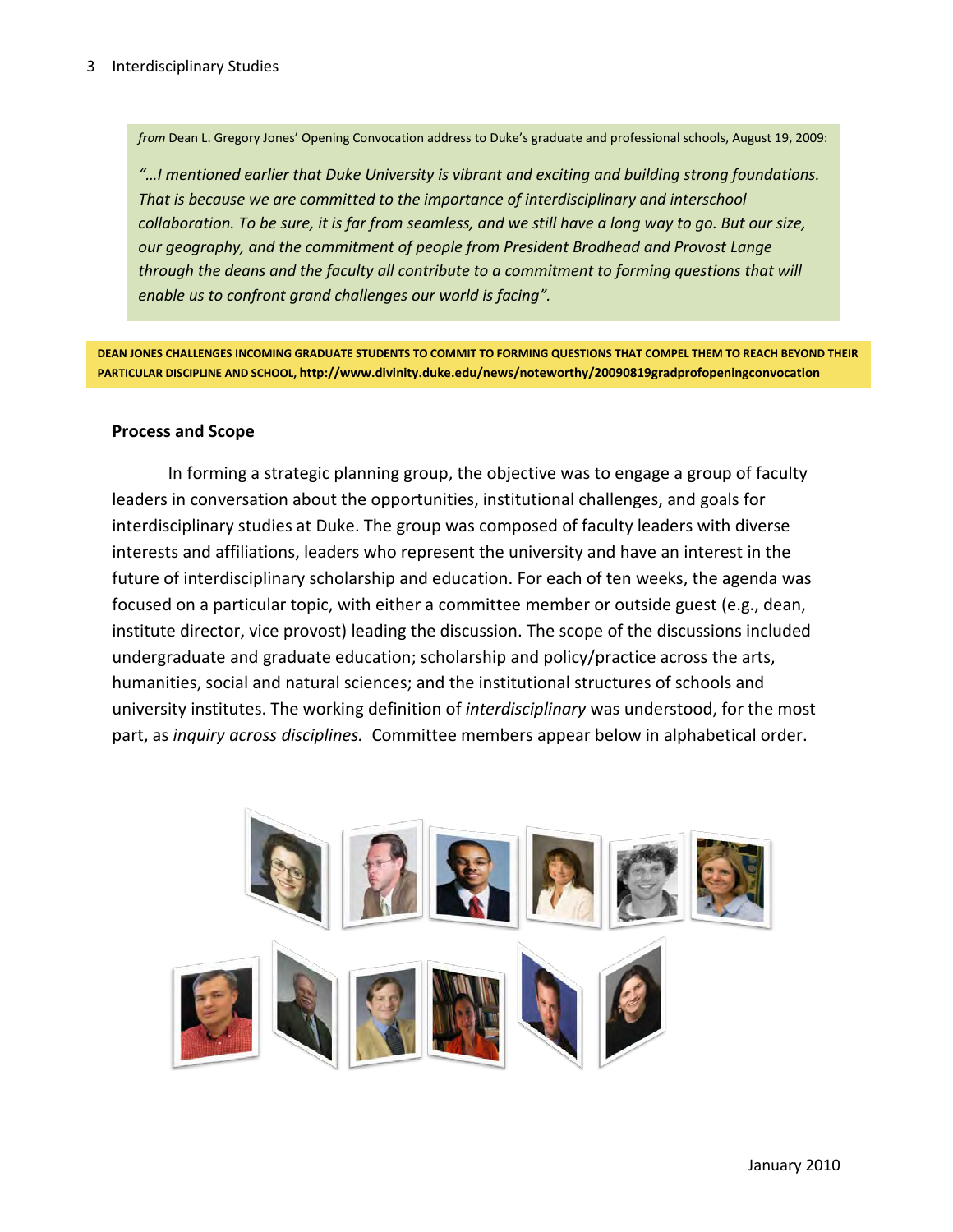## **Opportunities and Exemplars**

Everything that we will do to distinguish our university in interdisciplinary studies will require a level of collaboration and teamwork that will challenge students and faculty alike to conceptualize their identity and commitment to Duke in broader ways than signaled by their primary disciplinary, departmental or school affiliations. There is much we can do with our current faculty resources to enhance the impact and visibility of our scholarship and deliver an innovative curriculum to our students. And there is much we can accomplish towards our strategic priorities by partnering across institutes and schools in thoughtful ways in the ongoing process of replenishing the faculty and setting expectations for their success. As a research university providing a liberal arts education, we have a mandate to synchronize these aspirations to create a community that remains intellectually vibrant and aware of both the short and long term benefits to our society of knowledge generation and dissemination.

**Innovation in undergraduate education.** Innovations that provide students with exposure to inquiry across the disciplines (e.g., via courses, programs, academic engagement outside of the classroom) are likely to have one or more of the following characteristics: 1) bring knowledge to bear on a real world problem; 2) be taught by a pair (or more) of faculty with different disciplinary training who model different ways of knowing or rules of evidence; 3) require that students work in teams to solve problems; 4) put contemporary culture relevant to students' daily experiences in a broad intellectual context. There is no question that the faculty is enthusiastic about being provided with opportunities to innovate in these ways, and that the students are ready and waiting for these kinds of academic experiences. It is arguable that these experiences will have the broadest of benefits in providing the students with new ways to discover their interests and try out commitments that will carry them into the future.

In the four schools invested in undergraduate education, it is, of course, more challenging to achieve cross fertilization across the divisions of scholarship (humanities, social sciences, sciences) than within them, and it is also more challenging than to draw on the faculty resources in the professional schools in order to enhance the undergraduate experience. What is perhaps of most immediate concern is that the unique ways in which the arts and humanities capture the imagination and enrich understanding will somehow be lost on young minds so eager to have a tangible influence on the world in which they live. It is incumbent on us to think creatively about how to further infuse humanistic perspectives and scholarship into our multidisciplinary efforts.

Recent examples of innovation in undergraduate education: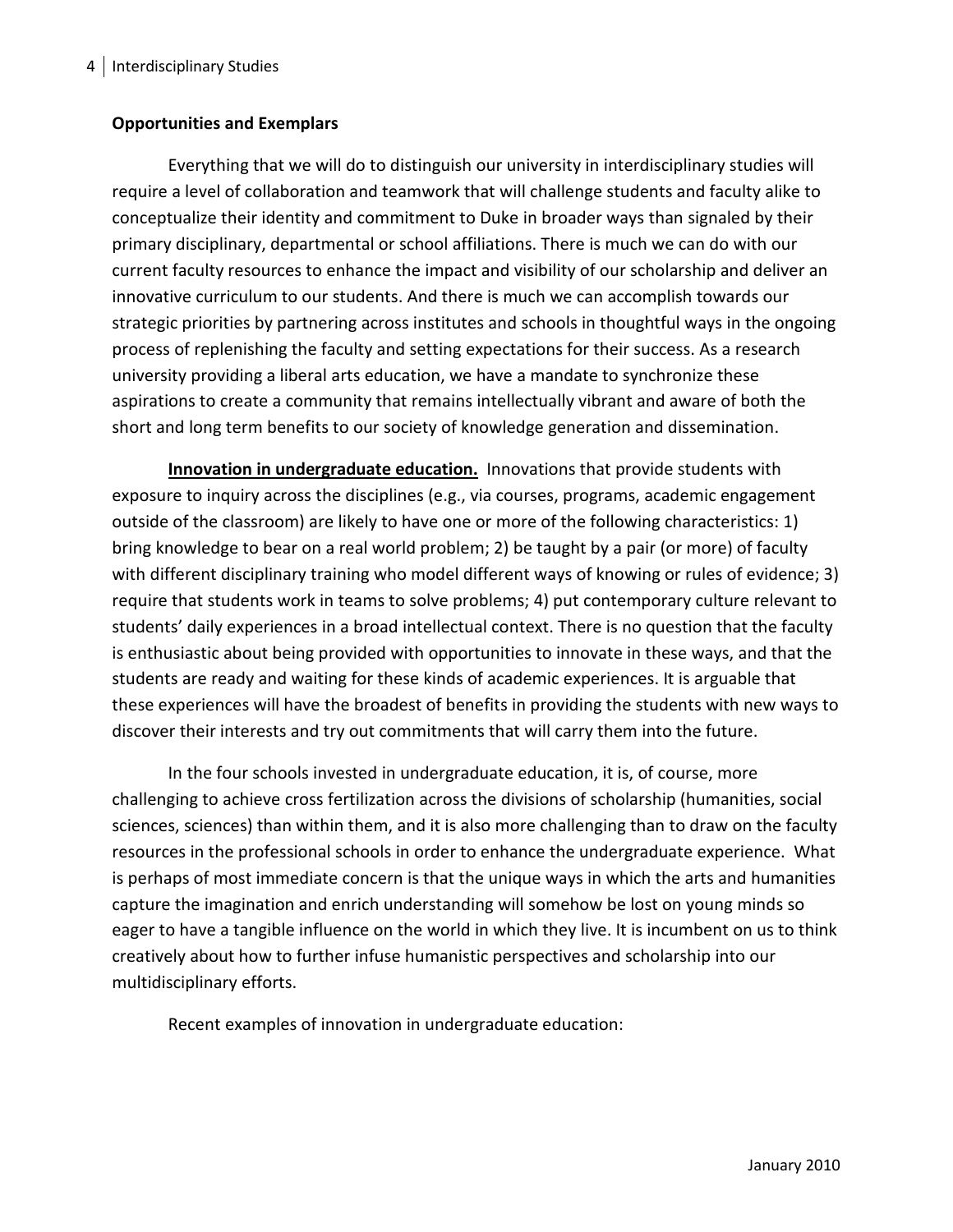**EXEMPLAR 1: PROVOST UNDERGRADUATE TEAM TEACHING INITIATIVE (PUTTI) COURSE, "NEUROETHICS**". *Neuroethics* will be a new elective course for the neuroscience major with anticipated cross-listings in PHIL and PSY, to be taught in Spring 2011. The course will provide an introduction to the core ethical challenges and controversies that have arisen concurrent with advances in neuroscience, and will be co-taught (i.e., both instructors will attend and contribute throughout the semester) by two instructors, Professors Huettel and Sinnott-Armstrong, who come from different disciplinary perspectives but who share a common interest in the course topics.

**EXEMPLAR 2: GRAND CHALLENGE SCHOLARS PROGRAM.** This is a new program in the School of Engineering designed to foster undergraduate research, study, and experiential learning related to the National Academy of Engineering Grand Challenges for Engineering. Scholars take a Grand Challenge-focused interdisciplinary curriculum.

**EXEMPLAR 3: HUMANITIES LABS.** The general purposes of the FHI Humanities Labs are to create a physical environment and a conceptual space for research and pedagogical innovation among small groups of faculty pursuing a common interdisciplinary knowledge project. Each lab will propose, prepare, and teach undergraduate courses with the intention of simultaneously advancing the cross-school, interdisciplinary humanities mission of the FHI and of adding a range of new, innovative courses to the curricular offerings of the home departments and schools of connected faculty.

**Graduate programming.** There are multiple motivations for launching new programs at both the masters and doctoral levels; many of these motivations reflect the increasingly interdisciplinary and cross-professional nature of the training required to meet the needs of newly emerging career paths and related areas of scholarly expertise. These initiatives often require a great deal of cross-school collaboration at all levels of administration, and will benefit greatly from the current plan to create a Masters Advisory Network to provide central support from the Provost's Office even for those programs that do not provide research degrees. The development of Masters programs that are tied to a Duke undergraduate degree are in a nascent stage of discussion, and will potentially provide not only opportunities to speed someone on their way to a professional career, but, alternatively, opportunities to broaden their academic experiences in the arts and humanities as part of a professional trajectory.

What is most elusive, although no less important as an opportunity for our institution, is the change occurring for all graduate students in the way they understand the role of specialization in an environment where many faculty are actively engaged in multidisciplinary seminars, projects, centers and university institutes. In some areas, graduate students are routinely involved with their mentors in interdisciplinary scholarship, or may even be driving their mentors to it! But not all graduate students work in a close apprenticeship model, and some may need more guidance to recognize the value of interdisciplinary study. Again, from Dean Jones' convocation address: *"…universities will rise from the rubble only insofar as we help equip students like you to recognize that the best way to develop genuine excellence in your*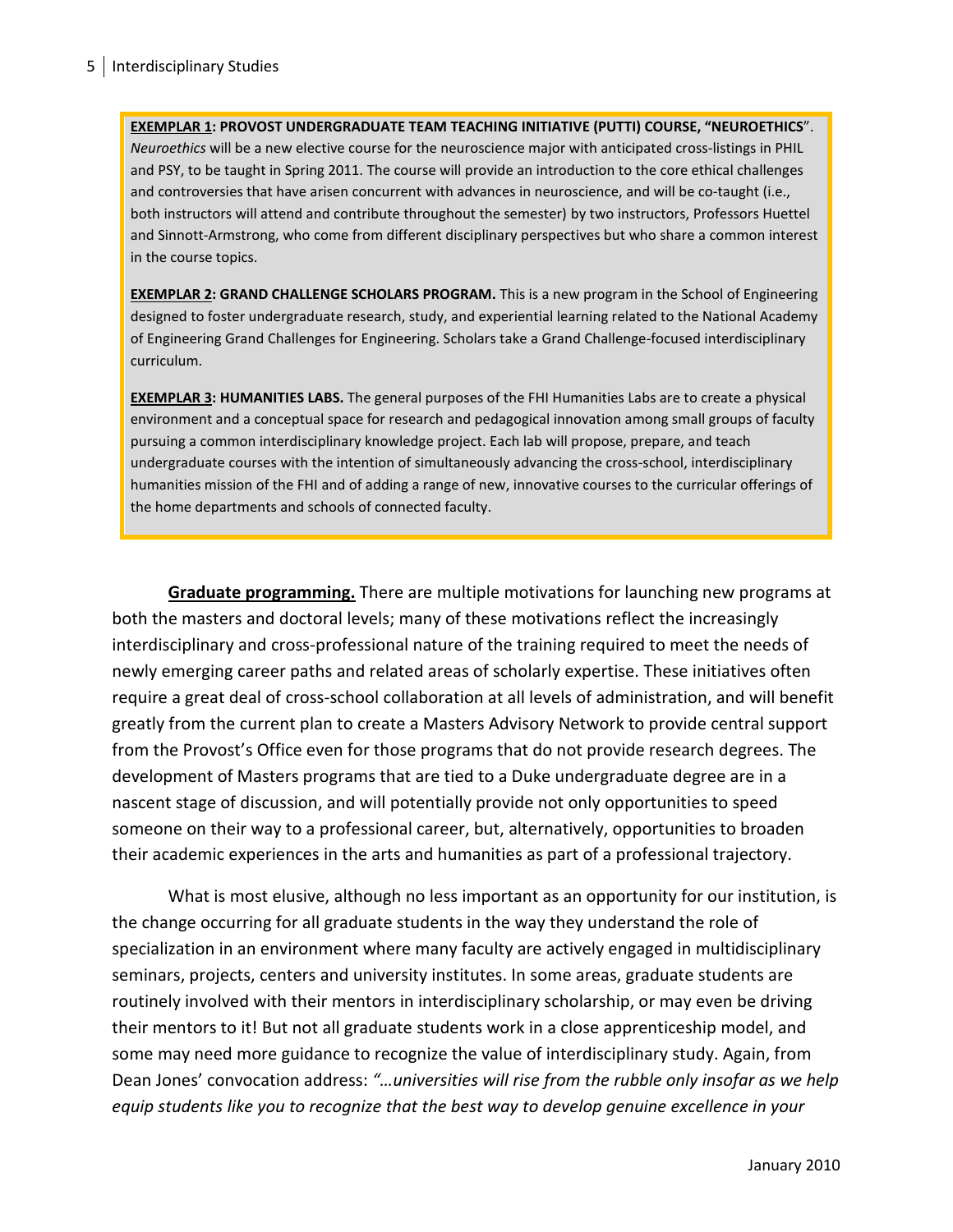*specialization is precisely also to connect its guiding insights, practices, and questions to those of other disciplines and professions."*

Recent examples of interdisciplinary graduate programming:

**EXEMPLAR 1: ENVIRONMENTAL POLICY PH.D.** The University Program in Environmental Policy (UPEP) is a multidisciplinary, research-focused five-year doctoral degree, intended to prepare candidates for positions in applied academic departments and professional schools (e.g., environment and natural resources, public policy, public administration, international affairs), domestic and international public agencies and environmental organizations, research institutes, and policy consulting firms.

**EXEMPLAR 2: MASTER OF SCIENCE IN GLOBAL HEALTH.** The Master of Science in Global Health (MSc-GH) is designed to appeal to an array of students, researchers, policy makers, managers, analysts, and clinical practitioners who desire a more complete understanding of the diverse causes of and solutions to health problems from an interdisciplinary global perspective. Upon completion of the MSc-GH, graduates will be prepared to engage in clinical, epidemiological, social-behavioral, and policy-oriented research, as well as contribute to the design, implementation, and management of health programs.

**EXEMPLAR 3: COGNITIVE NEUROSCIENCE ADMITTING PROGRAM.** Students enrolled in Duke's Graduate Admitting Program in Cognitive Neuroscience will gain a thorough understanding of the intellectual issues that drive this rapidly growing field, as well as expertise in the major methods for cognitive brain research. Students who enter Duke through this admitting program engage in cognitive neuroscience research in an interdisciplinary environment through the completion of coursework and research rotations in their first year of study. Students then affiliate with a permanent department and mentor during their second year and receive their Ph.D. from that department.

**Collaboration in research and faculty hiring.** In the three exemplars below, groups of faculty have joined together to develop broad initiatives spanning the social and natural sciences. The exemplars vary in their level of development; in all cases, the initiatives have the potential to magnify the individual contributions of scholars by the collective nature of their work. Not only is there a potential increase in the impact and visibility of Duke's scholarship in a particular area, but there are opportunities to make the collective even stronger by 1) identifying gaps in faculty expertise, 2) facilitating cluster hiring, 3) generating center grants that fund junior hires, and 4) more easily engaging in joint hiring that crosses both the institutes and schools, more easily because the collective truly represents those partnerships and has the effect of aligning priorities. These exemplars, moreover, bind research, educational, and engagement missions, and are well positioned to generate science that is new and innovative, extending our knowledge in ways that scholars working independently cannot.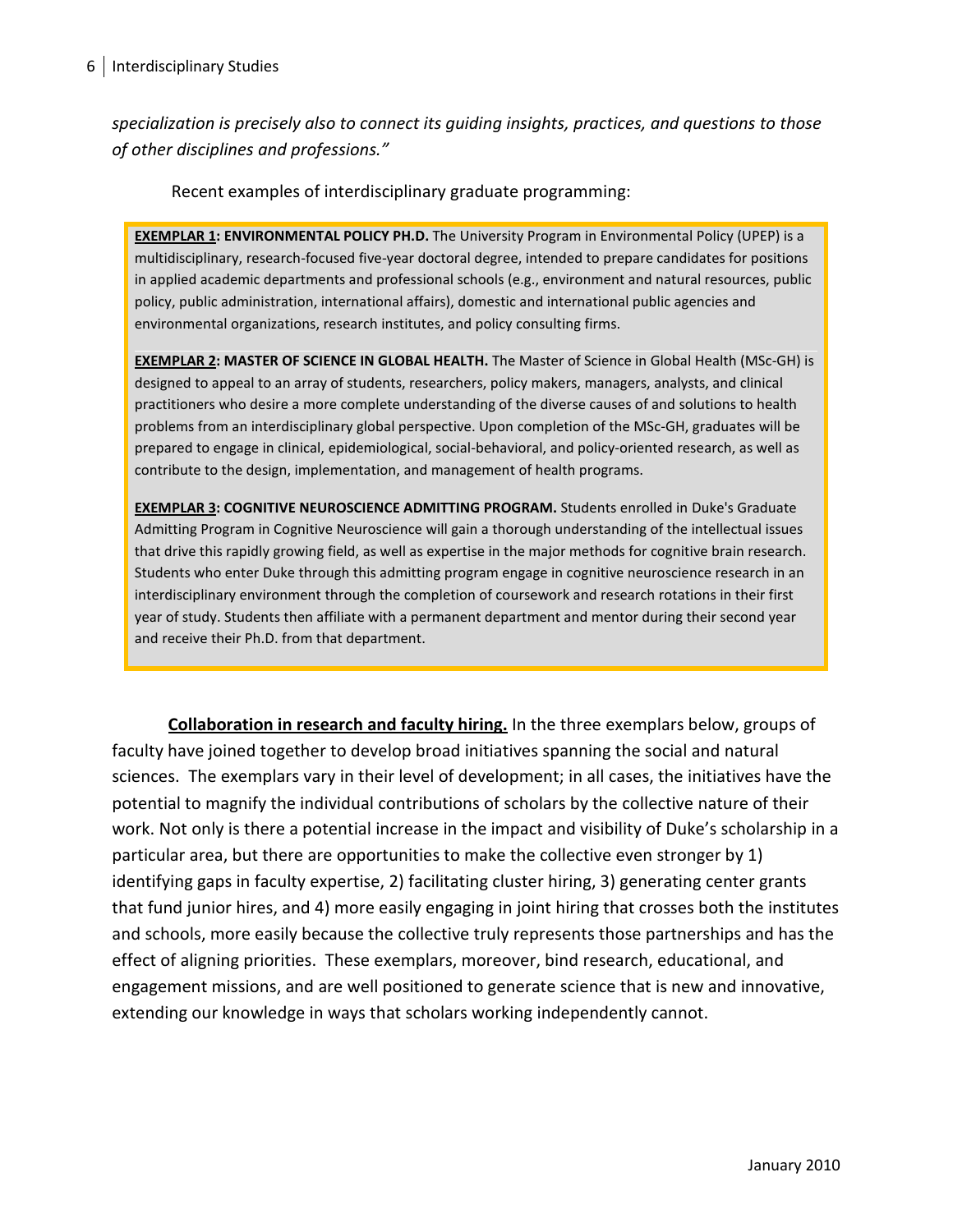**EXEMPLAR 1: THE ENERGY AND ENVIRONMENT WORKING GROUP.** This new initiative aspires to a broad set of functions and a broad intellectual focus. Its faculty participants are drawn from six schools (A&S, Fuqua, Law, Nicholas, Pratt and Sanford) and one university institute (Nicholas Institute) and are embracing a daunting goal of improving how innovations in energy generation, distribution and use are achieved. They are interested in capturing basic and applied research, education, external engagement, and consulting in their mission. The group has been charged by the Provost to propose a structure, key needs, and a strategy to move the initiative forward.

**EXEMPLAR 2: THE NETWORK RESEARCH INITIATIVE.** Social network approaches have figured prominently in sociology, psychology and anthropology since the early 1930s, and some have argued that the very essence of social life turns on how people are connected. With spotty growth throughout the century, the field officially organized in the mid 1970s, and has now expanded throughout the social sciences. Similar insights into the importance of connectivity across settings have sparked a rapid growth in the use of network tools in physics, computer science, biology, ecology and medicine. The tools initially developed to map connections between people can also be used to map connections among proteins, diseases, servers or species. This represents a truly interdisciplinary science, where insights and tools developed in the natural sciences can be leveraged in the social sciences and vice versa, making collaboration and communication across such fields extremely important. Professor James Moody has proposed a new Duke Network Research Center, as an affiliate of the Social Science Research Institute (SSRI), whose purpose is to draw together those currently using network approaches across the university to (a) help make more visible the world-class network scholarship already occurring at Duke, (b) promote new collaborations in network science across the Triangle, and (c) introduce and train new researchers in network approaches.

**EXEMPLAR 3: THE POPULATION SCIENCES INITIATIVE.** In an effort coordinated across departments, Duke University began recruiting population scientists of national and international reputations to campus in 2006. Since this time, Professors V. Joseph Hotz, Seth Sanders and Duncan Thomas (Economics), Elizabeth Frankenberg and Giovanna Merli (Public Policy), Terrie Moffitt and Avesholm Caspi (Psychology & Neuroscience), and Linda Burton and James Moody (Sociology) have joined the Duke faculty. While this group of researchers is extremely strong, they joined a set of researchers already at Duke with equally strong reputations. This included James Vaupel (Public Policy), Linda George, Ken Land, Phil Morgan and Zeng Yi (Sociology), and Marjorie McElroy (Economics) among others. Together, this set of researchers comprises a center of excellence in the Population Sciences at Duke. The Duke University Population Research Institute (DuPRI) is an interdisciplinary research collective whose mission is to organize all population research at Duke, attract to the Duke faculty some of the field's most acclaimed researchers and new talent; and expand the intellectual activity at Duke devoted to population research in the classroom, laboratory and field.

### **Obstacles and Institutional Challenges**

The modern private research university is tasked with providing an undergraduate education that is at once 1) sensitive to the post-graduate goals of its students, 2) mindful of the need for a broad intellectual exposure to enhance whatever it is those students ultimately choose as their life's work, and 3) committed to an articulation of the intersections of the academy with the real world. And the organization of the university around Arts & Sciences disciplines and relatively independent professional schools continues to serve it well. Happily, interdisciplinary studies, with its emphasis on *inquiry across disciplines*, very much rests on the integrity of the disciplines and the professional schools for its intellectual excitement and achievements. However, it is at times this same organization that carries consequences, unintended or otherwise, that inhibit interdisciplinary innovation in the undergraduate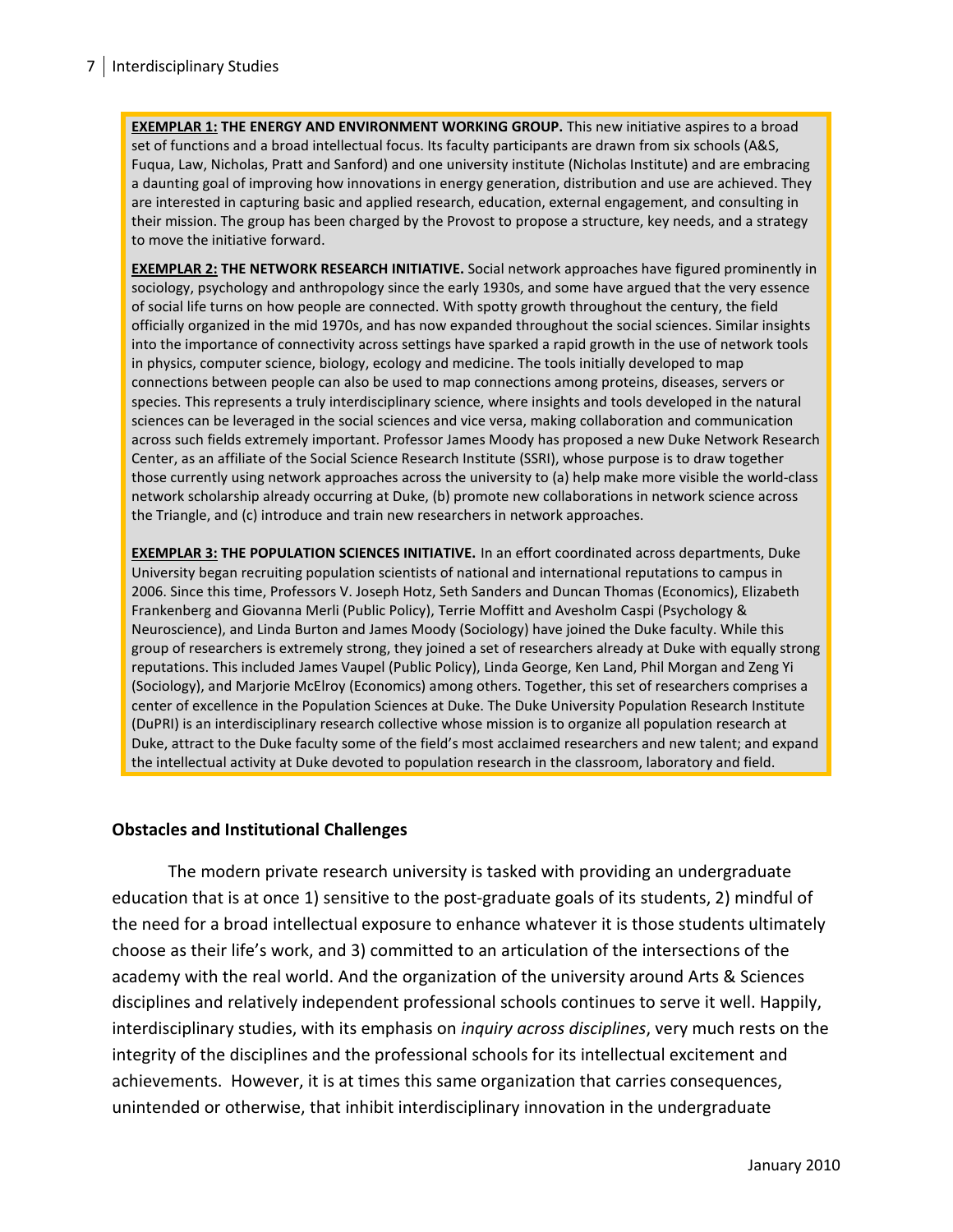experience, including its extension to the master's level. It is perhaps our greatest institutional challenge with regard to interdisciplinary studies to achieve significantly more flexibility in the requirements of majors, the scheduling of courses, the way we envision faculty teaching, and the administrative structures within the schools to the end of facilitating such innovation. Currently it is difficult even for the university institutes to implement their educational goals because of competing demands on student and faculty time, as well as budget models and administrative structures that don't easily lend themselves to collaboration. And the current economic climate has even threatened our highly successful Focus program that has for so long served as a source of pride for Duke.

The other great challenge to our university with regard to interdisciplinary studies is to grow in strength and number our collaborative research efforts such that they come to define, more and more, the character of Duke for our faculty, graduate and postdoctoral students. Many of our ongoing efforts are facilitated by the administrative structures of our current group of seven signature institutes, which provide both support and a testing ground. Their continued funding is vital, although the source is not yet clear. And while the number of signature institutes is not likely to change within the next five years, we will be faced in the future with new demands for financial and administrative resources as the number of university-wide collaborations grows. University budget strategies must allow for the needs of both individual units and these collaborative ventures.

Another pressing focus is on a set of obstacles to interdisciplinary scholarship and associated faculty hiring which we have already begun to tackle. Without being exhaustive, the following five categories capture many of these encumbrances. Examples in parentheses illustrate their meaning:

(1) **space** (e.g., it would be enormously productive for the Social Science Research Institute to be co-located with the social science departments on West Campus);

(2) **distinct incentive structures across the university** (e.g., if the course buy-out rate were standardized across schools and departments within the constraints of necessary differences in salary levels and course loads, it would simplify the process of pulling together teams of researchers for collaborative purposes);

(3) **untested models for seeding initiatives** (e.g., it is not clear under what conditions centralized funding such as the common fund motivates sustainable collaboration);

(4) **difficulties coordinating hires across units** (e.g., departments may be unwilling to sacrifice an appointment that meets their local strategic goals for a position that better aligns the priorities of two potentially collaborative units);

(5) **risks to faculty development** (e.g., if we encourage the hiring of interdisciplinary junior faculty, they must have at least one champion among the senior faculty who can help minimize barriers to interdisciplinary work and provide mentoring as they develop their credentials for promotion and tenure).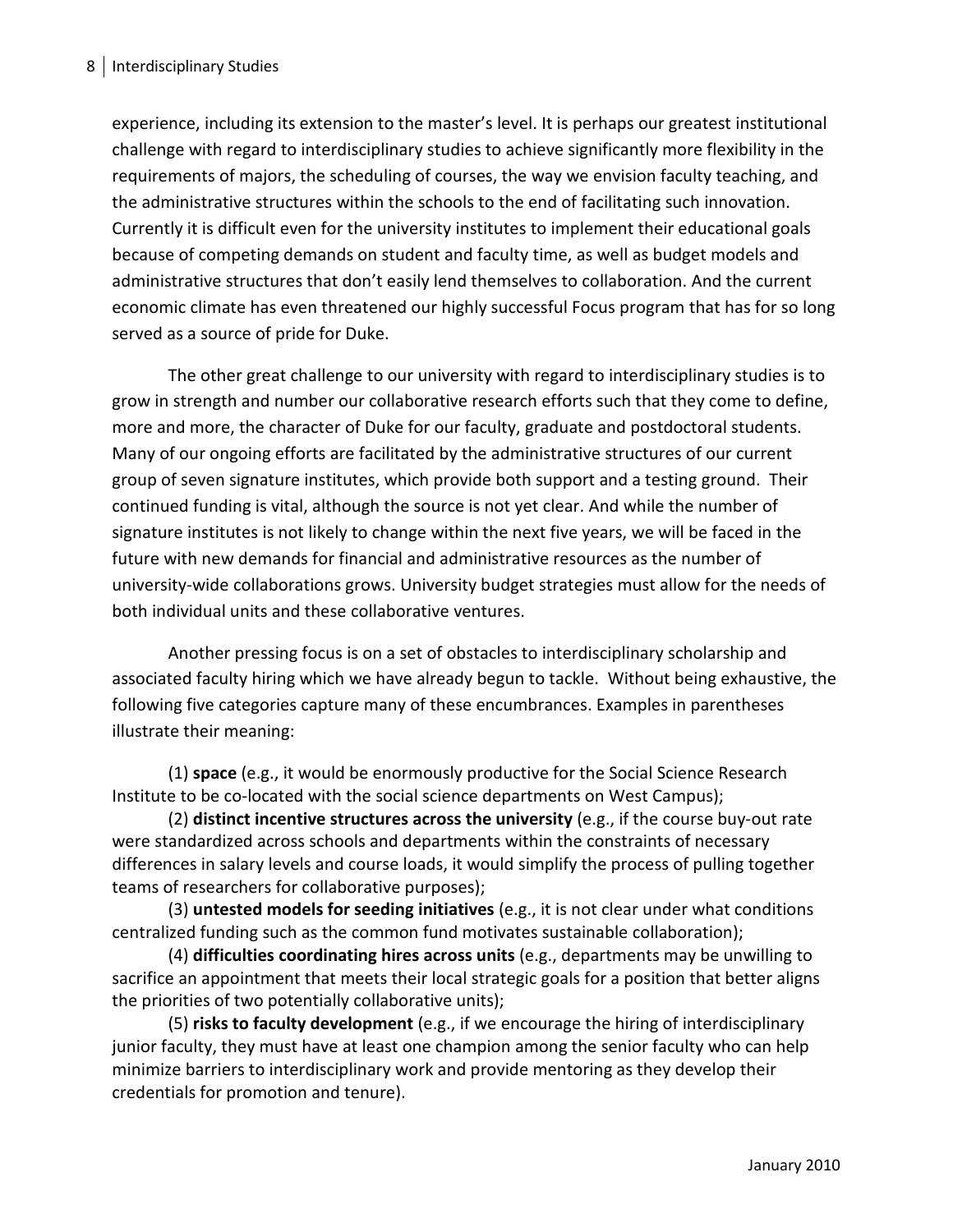More so than the obstacles for innovation in interdisciplinary undergraduate programming, these obstacles reflect the difficulty in shifting the priorities of individual faculty, departments, or schools in favor of priorities defined as most strategic for the university as a whole. And while Duke's senior leadership, carefully chosen school deans, and forward thinking faculty ensure that there is considerable support for such a collective way of doing business, it is nonetheless an incredible challenge to align priorities, streamline and coordinate administrative processes, invest wisely in collaborative opportunities, create appropriate infrastructures and locations for collaborative work, and nourish junior faculty as ways of knowing evolve. Duke's national leadership in taking on these challenges must be sustained.

## **Goals and Strategies**

 In broad strokes, the goals for the next five years are now likely evident, following naturally from the history, opportunities, and institutional challenges associated with interdisciplinary studies that have just been articulated. In explicit and concise form, these goals follow, along with initial considerations of strategy to achieve them.

Enhance the impact and visibility of faculty scholarship by: 1) placing a high value on the collaboration of faculty across disciplines and schools, the alignment of priorities across schools and institutes, and cluster and joint hiring designed to fortify areas of strategic importance to the university; and 2) devoting energy to removing all administrative barriers to collaboration.

*The school deans, along with the Provost, must play a strong leadership role in the following areas: 1) increasing the scope of current joint hiring efforts across schools and with university institutes, 2) publicly valuing model collaborative efforts, 3) continuing to put a high priority on appropriate infrastructures and locations for collaborative work, and 4) in other ways using influence and resources to encourage collaboration in faculty research and hiring. What would be most useful as an additional strategy is exploration, by a faculty committee, of different incentives for scholarly collaboration and different mechanisms for making investments in collaborative opportunities. What, for example, are the best ways to motivate faculty to engage in a collective research effort?*

• Increase attention to the development of faculty who have multiple affiliations, especially junior faculty, through the articulation of clear expectations for their success and of norms for citizenship in their multiple homes.

*It would be very productive for the Provost to charge a task force of faculty of different ranks with working with departments, institutes, schools, APT, and members of the Provost's*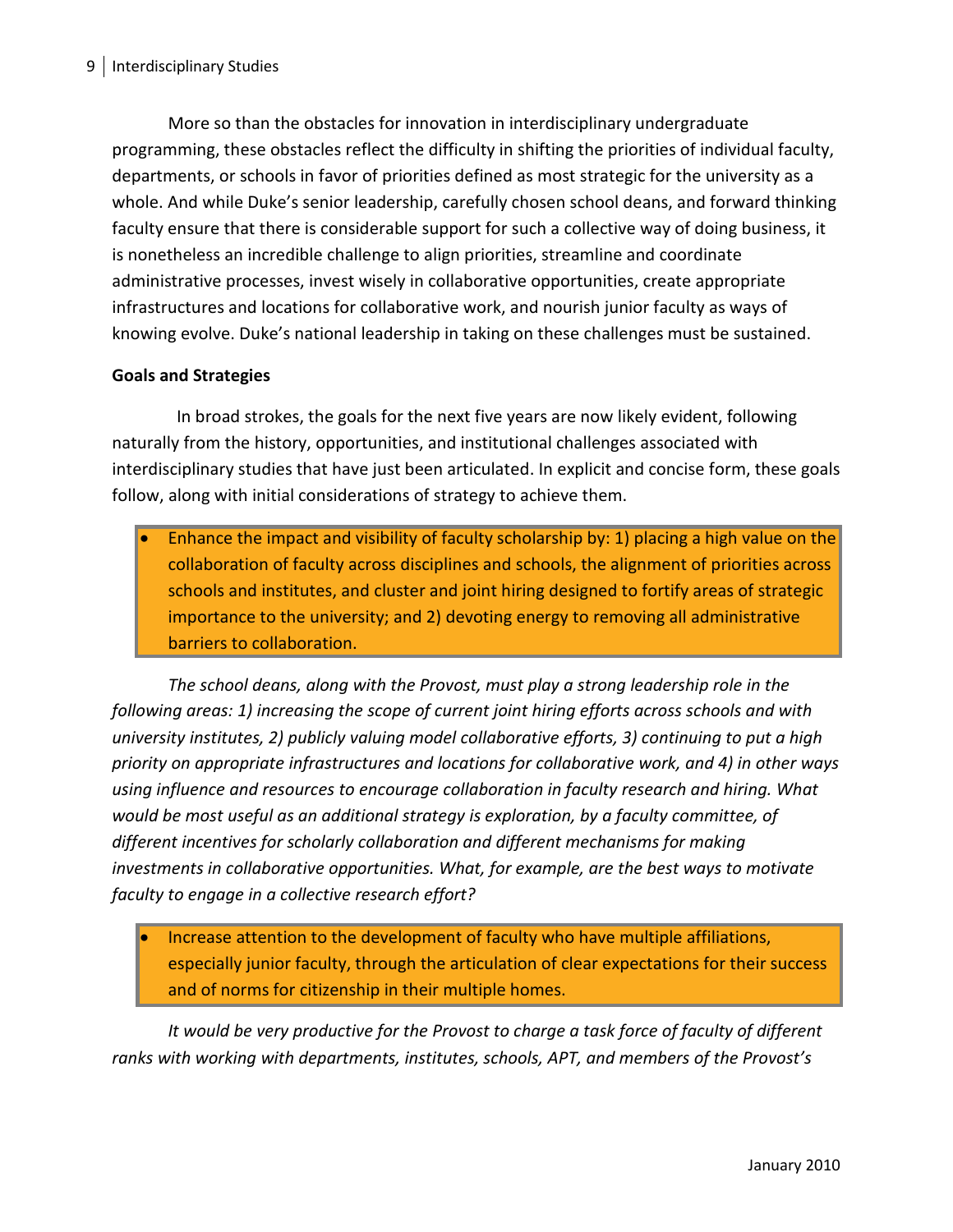*Office in developing and disseminating such standards regarding interdisciplinary faculty with multiple affiliations.*

• Tie the training and socialization of graduate students to the collaborative work of faculty through such mechanisms as admitting programs, masters programming in wellestablished multidisciplinary hubs of scholarship, and graduate student networks in university institutes and their affiliated centers.

*In collaboration with the Dean of the Graduate School and the Vice Provost for Interdisciplinary Studies, a group of school deans, institute directors and graduate students could productively explore opportunities for networking and more formal connections among graduate students with interests in interdisciplinary scholarship.*

• Deliver an innovative curriculum to our undergraduate students that 1) provides exposure to inquiry across the disciplines, 2) draws on faculty resources in the professional schools, and 3) infuses the arts and humanities into multidisciplinary, educational efforts.

*This will involve the efforts of the Office of the Dean and Vice Provost of Undergraduate Education, the Office of the Vice Provost for Interdisciplinary Studies, and the offices of the school deans responsible for undergraduate education in Trinity, Pratt, Nicholas and Sanford. It is suggested that the Provost charge these administrators to develop a plan to move this agenda forward.*

Sustain the current focus on the management of a set of signature university institutes to ensure their viability and success.

*The Provost's Office has a well-established structure for the management and ongoing evaluation of the university institutes and affiliated centers. The best strategy for long-term stability of funding for a set of such strategic university institutes, as well as other collaborative initiatives, however, must be considered over the next several years.*